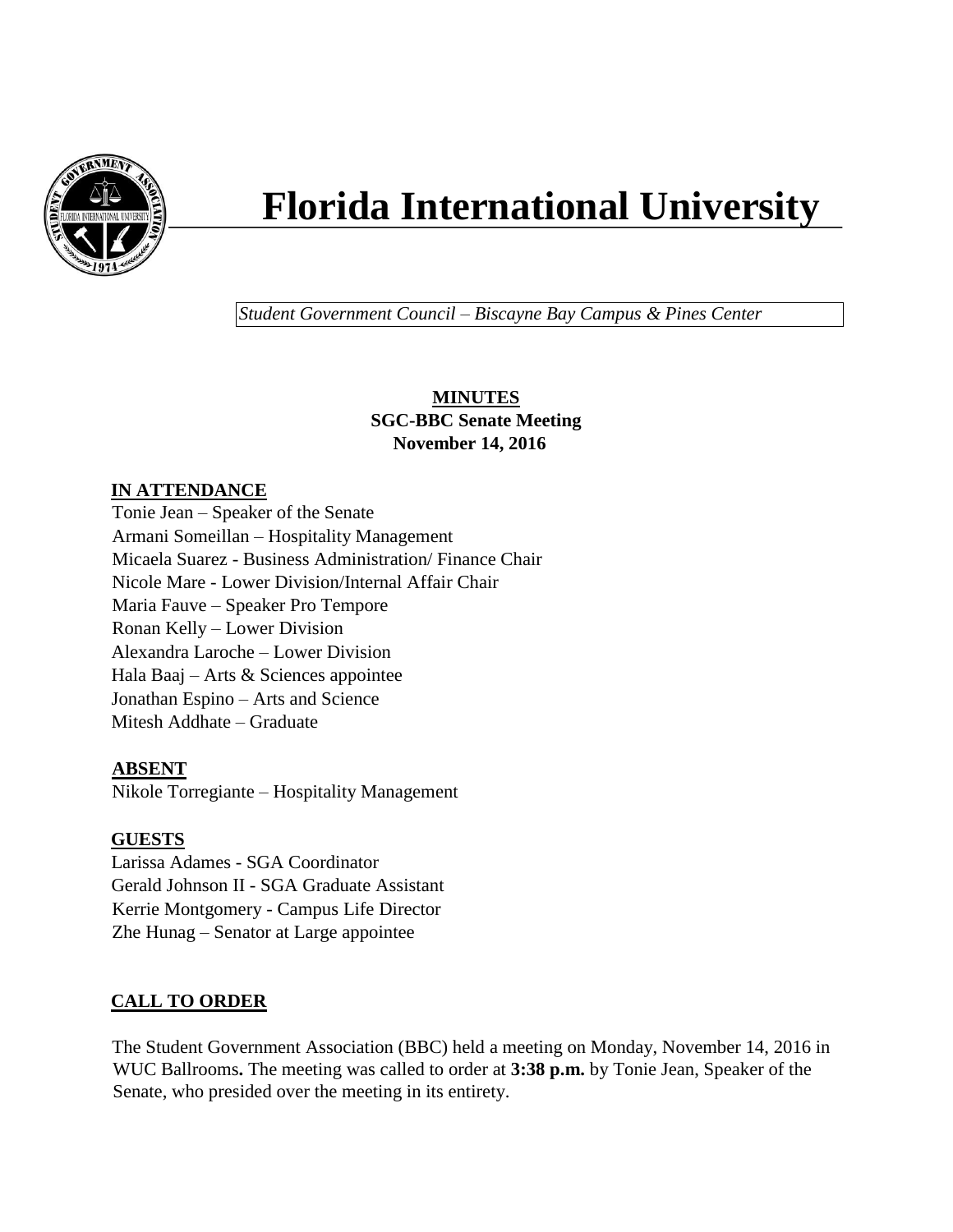# **Minutes Approval**

Speaker Jean entertain a motion.

Senator Suarez moved to approve the minute meeting from the November 7, 2016 Senator Mare seconded the motion.

By a unanimous decision, the motion was passed.

## **SPEAKER REPORT**

- Speaker Jean said that President Mejia is looking for a new Vice President.
- Speaker Jean said that everyone can report to President Mejia or to herself about student recruitment.
- Speaker Jean said to email everyone's advisor to know about any new changes that are being made.
- Speaker Jean said that there will be a Special Session on November  $23<sup>rd</sup>$ .

Senator Someillan moved to have a 5-minute discussion. Senator Suarez seconded the motion. By a unanimous decision, the motion was passed.

Senator Someillan moved to end the discussion at 3:49 p.m. Senator Suarez seconded the motion. By a unanimous decision, the motion was passed.

## **SPEAKER-PRO TEMPORE REPORT**

• No Report

## **FINANCE REPORT**

• Senator Suarez said that there are 3-4 applications to be reviewed in the next committee meeting.

## **INTERNAL AFFAIRS REPORT**

• No Report

## **STUDENT ADVOCACY REPORT**

• Senator Someillan said that glad to see more event happening during the semester and that the Bayview common room is being used.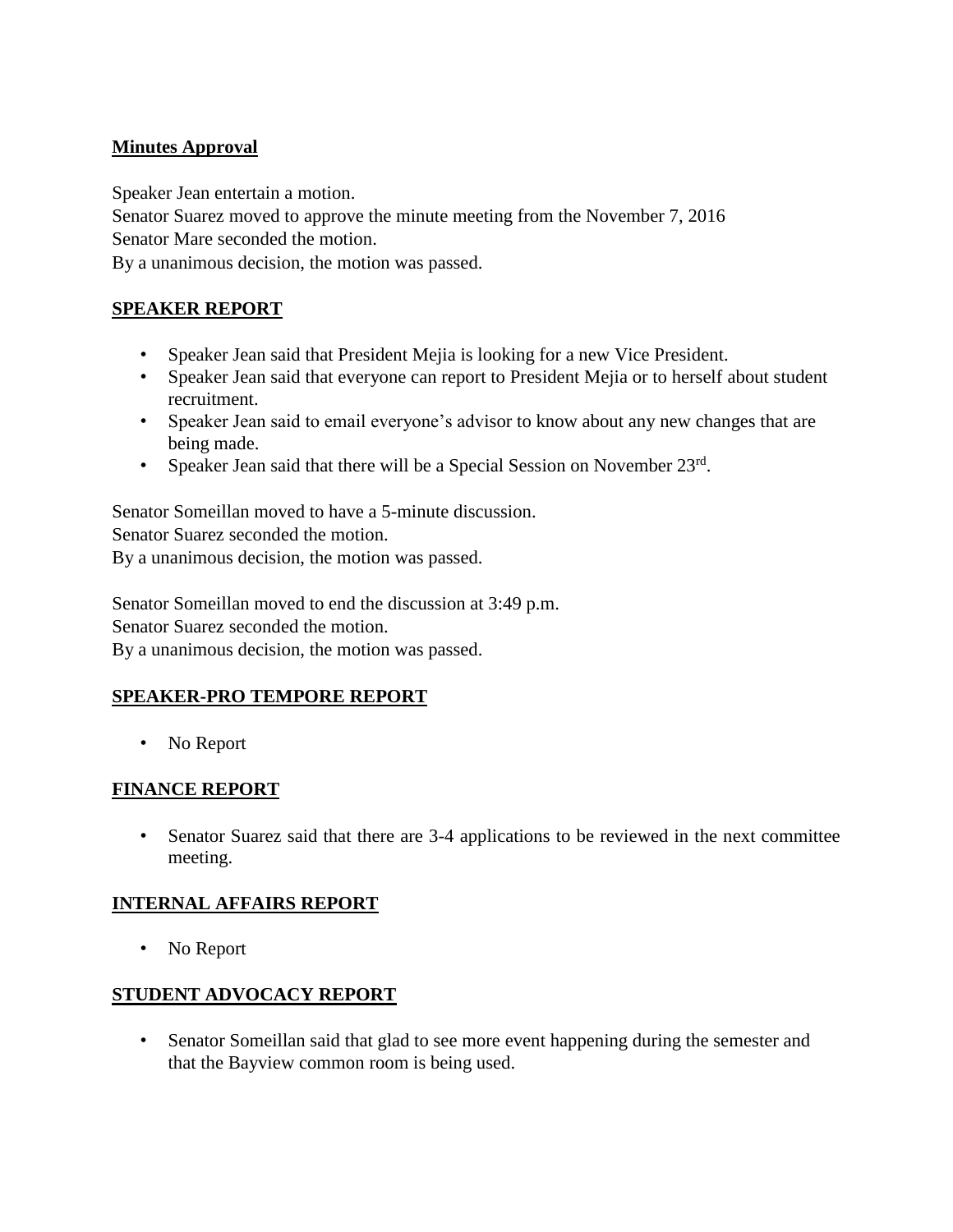#### **OPERATIONAL REVIEW**

• Senator Laroche said that there are about three reports that need to be reviewed.

## **ADVISOR REPORT**

- Ms. Adames said that the forum on November  $15<sup>th</sup>$ , about the constitutional changes.
- Ms. Adames said that SOC will have an event at Bayview from 4-7 p.m. and that SGA will table.
- Ms. Adames said there will be orientation for spring semester.
- Ms. Adames said the Rope Course will be January 30.
- Ms. Adames said that the University Wide Meeting will be held on November  $18<sup>th</sup>$ .

## **NEW BUSINESS**

#### **A. Appointment**

#### **i. Zhe Hunag – Senator At Large**

Zhe Hunag presented herself for the Senator At large Position.

Speaker Jean entertained a motion. Senator Baaj moved to open discussion for 4-minutes. Senator Suarez seconded the motion. By a unanimous decision, the motion was passed.

Senator Someillan moved to extend the discussion for 5-minutes more. Senator Suarez seconded the motion. By a unanimous decision, the motion was passed.

Senator Someillan moved to end the discussion at 4:14 p.m. Senator Mare seconded the motion. By a unanimous decision, the motion was passed.

Senator Mare moved to appoint Zhe Hunag to Senator At large. Senator Maria seconded the motion.

Roll Call Vote:

Senator Jean – Yay Senator Someillan – Yay